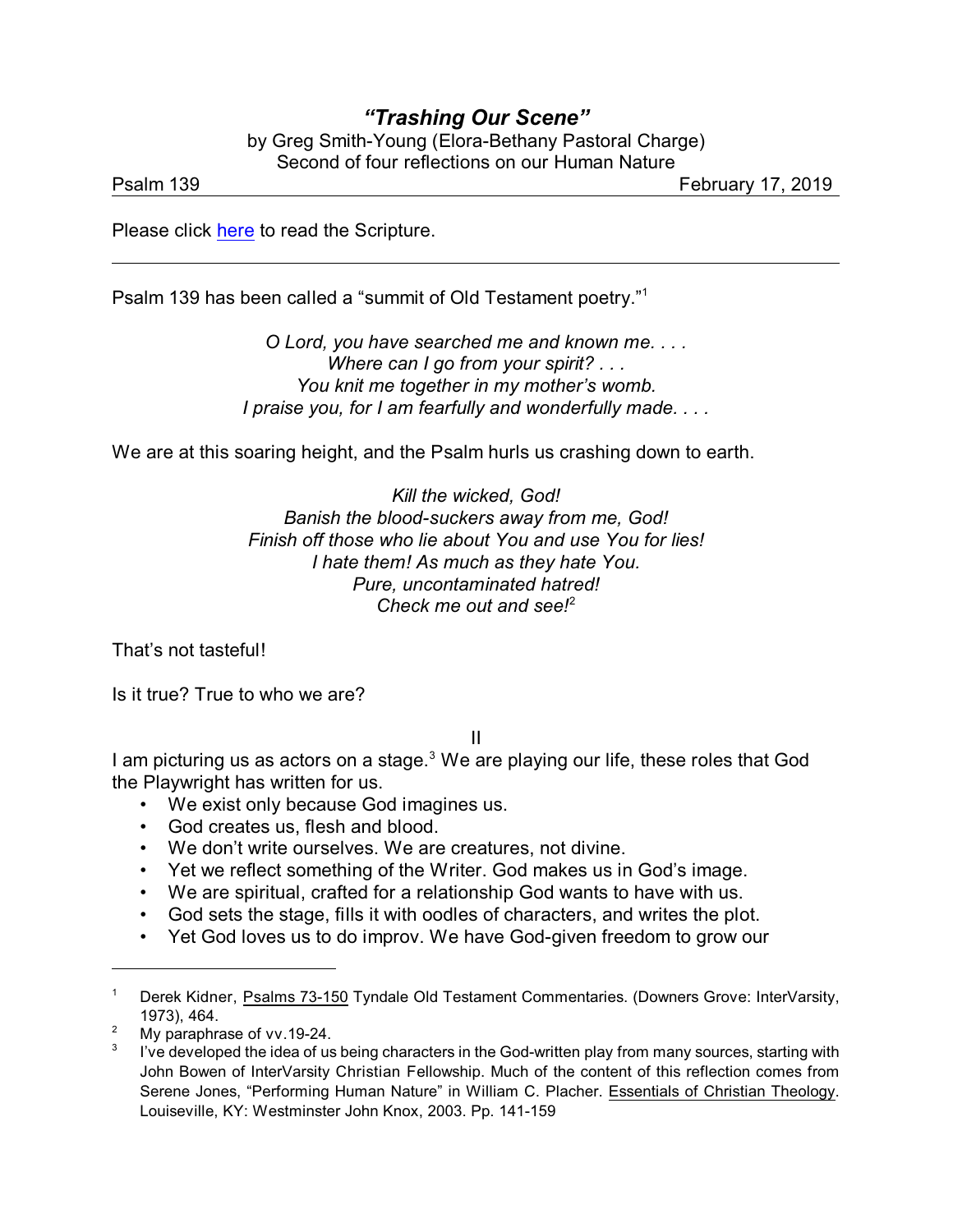characters.

• God gives each of us the best part. We flourish when we are playing ourselves well, acting as we truly are.

All this is good. We are God's good work, wonderfully written.

This is the world we know.

But there is more to our story.

In each of us, and in all of us together, are these two intertwined plot lines.<sup>4</sup> We are acting both of them. For real! We are acting in the "wonderfully written" story. At the very same time we're acting this second one, in which we forget our parts, twist the story into a tangle, refuse the Writer, trash our scenes, and make a terrible tragedy.<sup>5</sup>

We turn from God, deny God. We are stuck in our own sin.

This is the world we know too.

III

Whoever wrote Psalm 139 — tradition says it was King David — it seems they were a victim of vicious slander. So we get this passionate crying-out to God: *You know me. You made me. You are always with me. Judge between me and my enemies, and vindicate me. You know them. So destroy them. Banish them. I hate them!*

It's an outcry for justice. It sings out for everyone who is trampled by evils and evildoers let loose.

This *is* the world we know. Wonderful, and wicked. Very good, and violent. Beautiful, and bloody. Holy, and hating God, lying about God, lying to God. The *world* we know.

Me?

*Search me, O God . . . test me . . . see if there is any wicked way in me.* After the explosion of anger, this is how the psalm ends. *God, see any wrong in me?* What do

<sup>4</sup> Jones observes that scripture doesn't give us "a single, coherent, monolithic account of humanity. Instead, we encounter several stories, each with its own plotline, stage props, and background scenery." (142) She finds it "more true to the biblical and doctrinal tradition to see these portraits as four dramas that are being enacted, simultaneously and ongoingly, in the life of every person and every community." (143)

<sup>5</sup> Jones describes these as ""The story of human beings as wondrously earthly creatures of a creator who calls them into covenant relationship," and "The story of a humanity that turns away from the covenant relation with God and falls into sin." (142)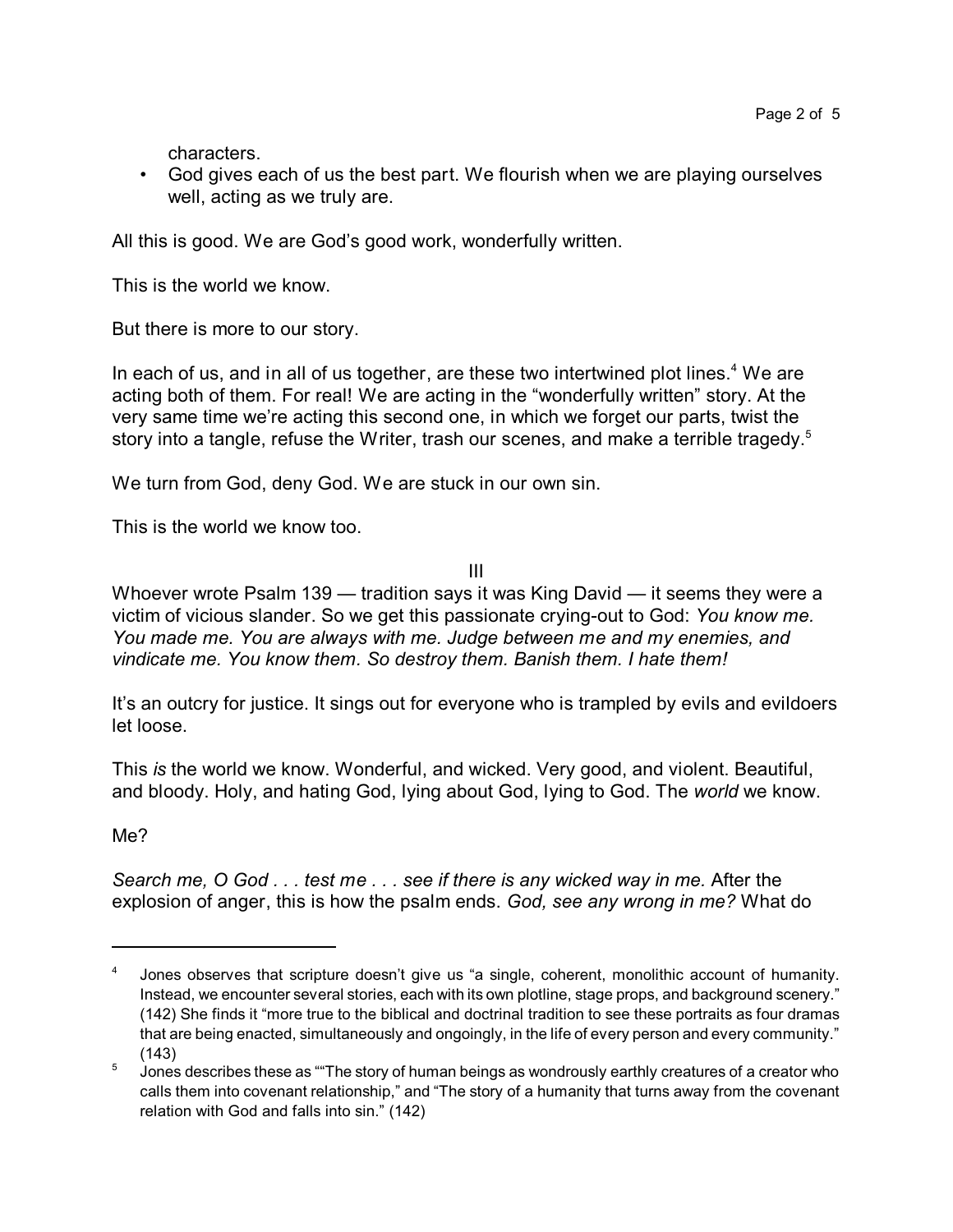they expect God sees?

You know the word "hypocrite" . . . it means actor! In ancient Greek theatre, a *hypocrites* was an actor. An actor pretends to be someone else. We expect that at a show. In real life, though . . . a hypocrite is a faker.

*Search me, O God . . .* what does God see?

It's not "the world" or "them. It's me. I'm a faker. God writes who I am. I fake, and act like I make myself, like I decide who I am, like I decide who others are. It's me.

God makes everyone wonderfully in God's image. I fake, and act like some are worth more than others. It's me.

Only God is God. I fake, and act like all sorts of things are divine: things people have created, things I make up myself. I pursue them, I fear them, I sacrifice to them. It's me.

God writes us to act with love for others and tend all of God's creation. I fake, and act with lies and lusts. I seize, neglect, manipulate, abuse, ignore, exploit, mock, dominate. It's me.

God calls me back to God. I fake, and I act like I can save myself from myself.

The Playwright is writing me wonderfully. But I toss the Writer's script, ignore my part, mess up the story, and trash my scenes. Others do it too. You're doing it too. I'd love to blame you, and anyone else. But it's me too. We're all making the Writer's wonderful play a terrible tragedy.

*Search me, O God. . .* .

IV

February is *Black History Month*.

I need it.

I need it because people who looked like me decided . . . more truthfully, who looked like me in a minor way which they decided is most important: our skin colour . . . they also decided that people who have darker skin are less, and can be treated as less, than people who look like me.

This lie has allowed people who look like me to kidnap people, buy people, steal people's work, beat people, hang people, incarcerate people, steal the land of people, conquer people, divide people, mock people, destroy the cultures of people, deny housing to people, shut out jobs from people, close off neighbourhoods to people, and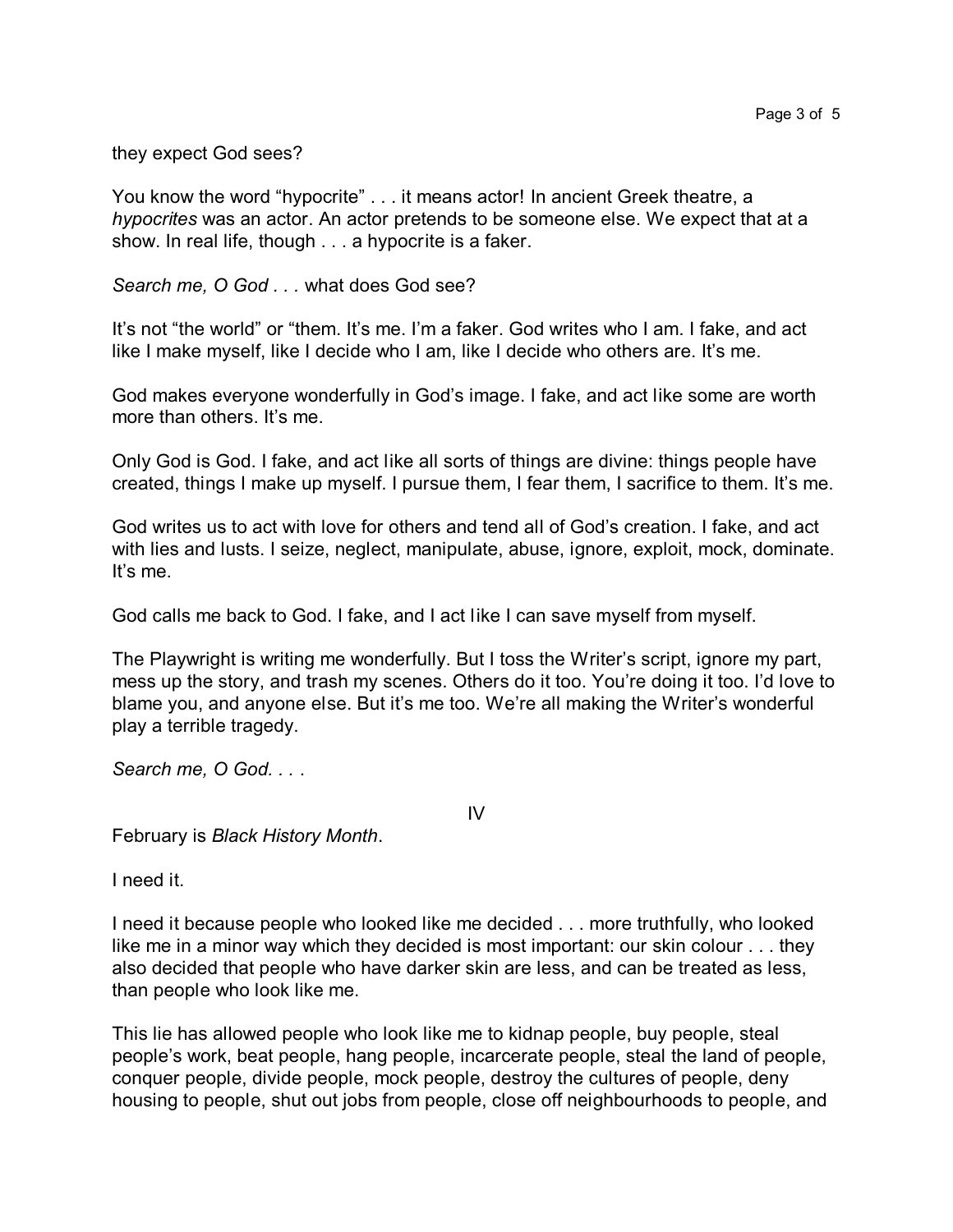so on, and pretending this is the "natural order" of things.

Hypocrisy, of course. Acting like a lie is true.

People who look like me have done this to Indigenous people, and keep on doing it, and have this to African people and people of African ancestry, and keep on doing it. All to benefit people who look like me, and it has.

It's the world we know. It's the world we grew up in. Honestly, it's the world that lives in me.

I am not responsible for this. It was happening long before me. I was born into it.

Once I start being freed from my hypocrisy — Thank God! — I have a responsibility as a follower of Jesus — who has darker skin than me — and a beloved child of the Creator, to do whatever I can to change it. Starting with myself.

I need *Black History Month*. I need to hear the good stories of Black people. I need to hear the resilience, the resistence, and the victories of Black people. I need to celebrate the cultures, the wisdom, and the achievements of Black people. I need to rejoice in the beauty and strength of Black people.

For them, sure.

For me. Because I need to be freed from an ugly, racist story.

V

But this ugly story of racism is just part of that terrible plot line we are all acting out. Remember I talked about these different plot lines we are living. They are intertwined together and we are acting them at the same time.

There is the "wonderfully written" one, the one God writes. It is good, and beautiful, and as true as it has always been. God is a great Writer.

We are living this other one too: tossing the script, forgetting our parts, twisting the story, ignoring the Writer, trashing our scenes, a terrible tragedy. It's true too. I can't hide from it.

Here's the good news.

I cannot hide.